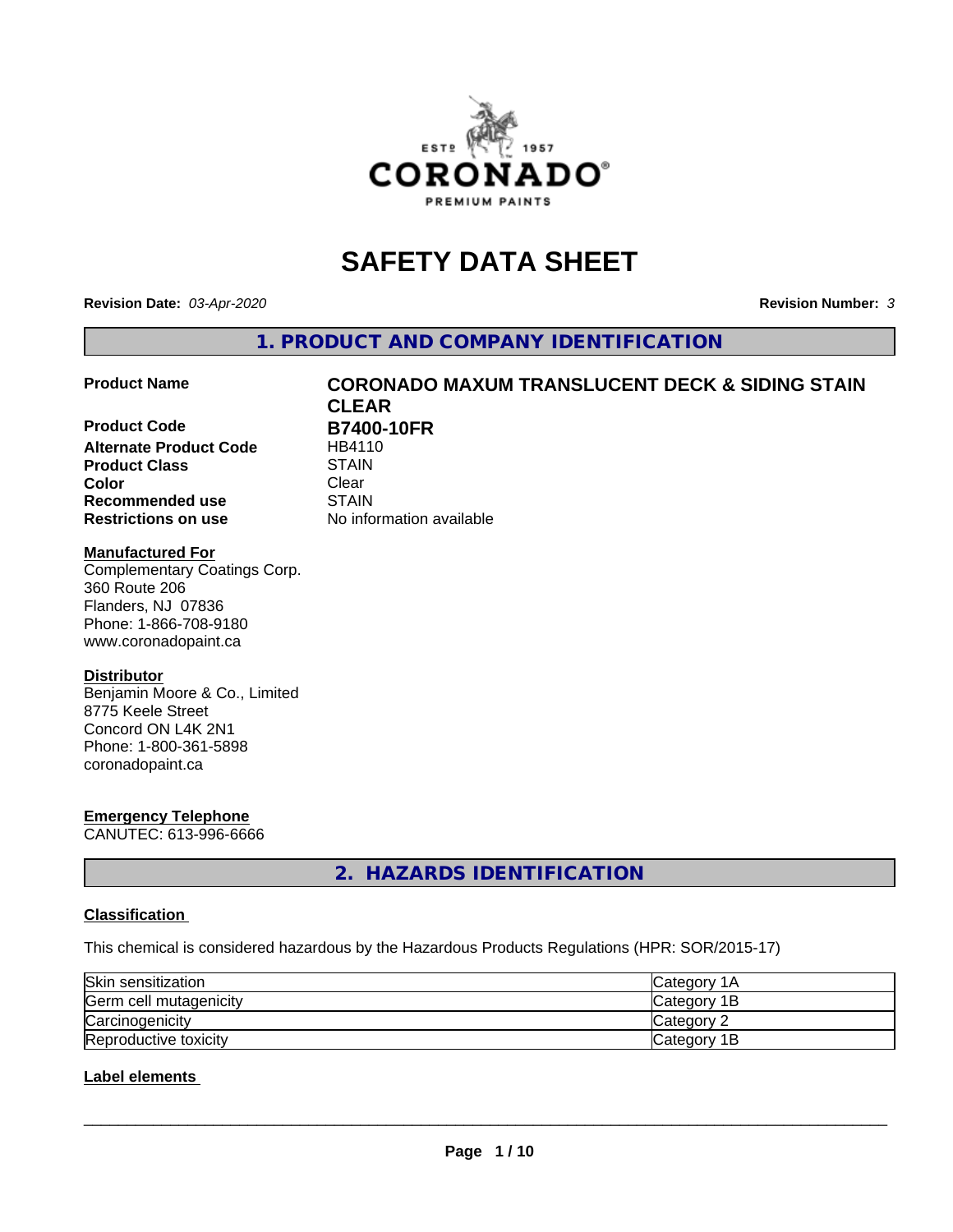#### **Danger**

#### **Hazard statements**

May cause an allergic skin reaction May cause genetic defects Suspected of causing cancer May damage fertility or the unborn child



**Appearance** liquid **CODO** *Appearance liquid* **Odor** *CODO CODO* **<b>***CODO CODO CODO CODO CODO* 

#### **Precautionary Statements - Prevention**

Obtain special instructions before use Do not handle until all safety precautions have been read and understood Use personal protective equipment as required Avoid breathing dust/fume/gas/mist/vapors/spray Contaminated work clothing should not be allowed out of the workplace Wear protective gloves

#### **Precautionary Statements - Response**

IF exposed or concerned: Get medical advice/attention **Skin** IF ON SKIN: Wash with plenty of soap and water If skin irritation or rash occurs: Get medical advice/attention Wash contaminated clothing before reuse

#### **Precautionary Statements - Storage**

Store locked up

#### **Precautionary Statements - Disposal**

Dispose of contents/container to an approved waste disposal plant

#### **Other information**

No information available

| <b>Chemical name</b> | <b>CAS No.</b> | Weight-% | Hazardous Material<br>registry number<br>$(HMIRA$ registry #) | Date HMIRA filed and<br>Information Review Act Idate exemption granted<br>(if applicable) |
|----------------------|----------------|----------|---------------------------------------------------------------|-------------------------------------------------------------------------------------------|
| Propylene glycol     | $57 - 55 - 6$  | $-5%$    |                                                               |                                                                                           |

## **3. COMPOSITION INFORMATION ON COMPONENTS**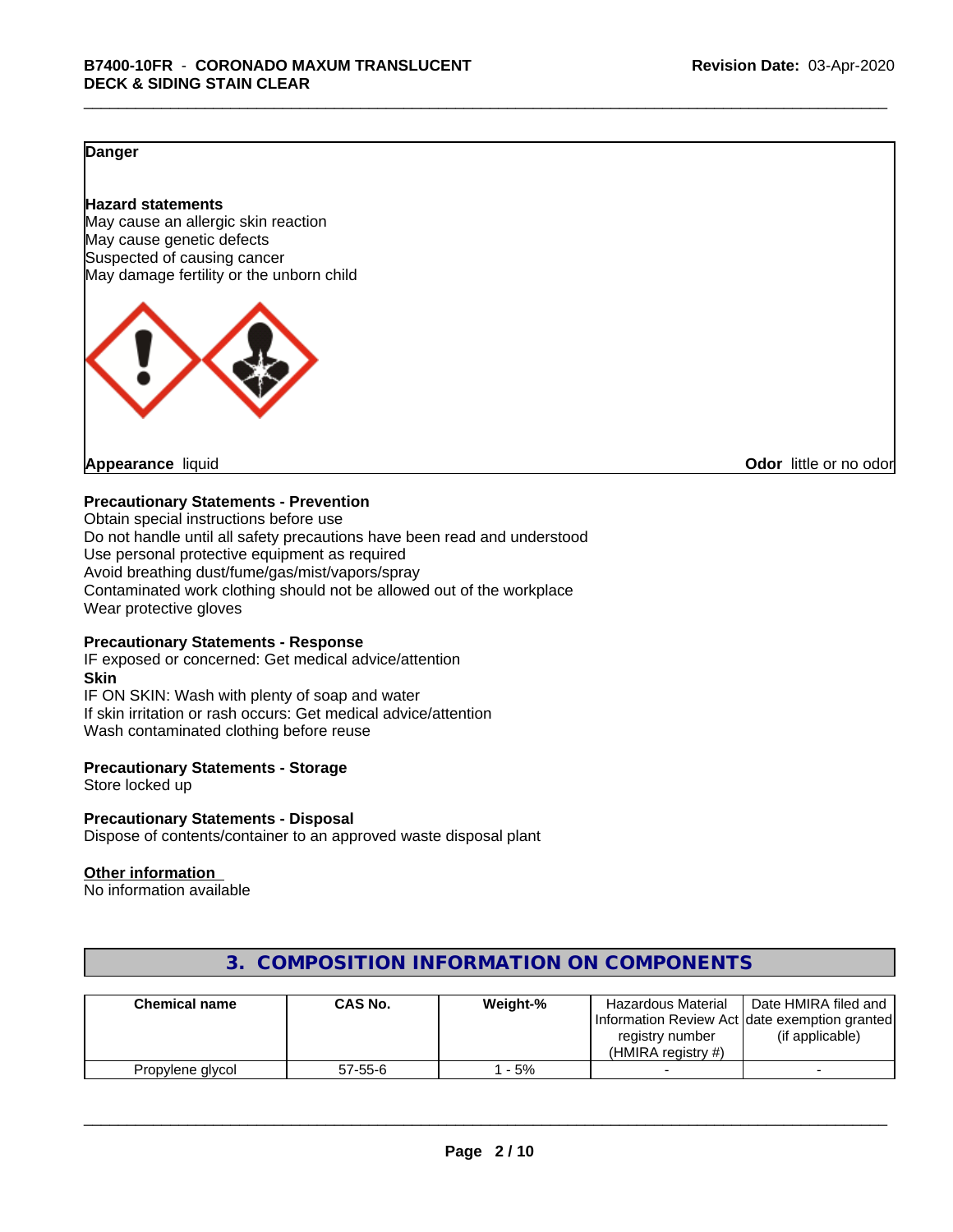#### \_\_\_\_\_\_\_\_\_\_\_\_\_\_\_\_\_\_\_\_\_\_\_\_\_\_\_\_\_\_\_\_\_\_\_\_\_\_\_\_\_\_\_\_\_\_\_\_\_\_\_\_\_\_\_\_\_\_\_\_\_\_\_\_\_\_\_\_\_\_\_\_\_\_\_\_\_\_\_\_\_\_\_\_\_\_\_\_\_\_\_\_\_ **B7400-10FR** - **CORONADO MAXUM TRANSLUCENT DECK & SIDING STAIN CLEAR**

| Poly(oxy-1,2-ethanediyl),<br>.alpha.-[3-[3-(2H-benzotriazol-2-<br>yl)-5-(1,1-dimethylethyl)-4-hydro<br>xyphenyl]-1-oxopropyl]-.omega.-<br>hydroxy-                                                                              | 104810-48-2 | $0.1 - 0.25\%$ |  |
|---------------------------------------------------------------------------------------------------------------------------------------------------------------------------------------------------------------------------------|-------------|----------------|--|
| Decanedioic acid,<br>$bis(1,2,2,6,6-pentamentlyl-4-pip)$<br>eridinyl) ester                                                                                                                                                     | 41556-26-7  | $0.1 - 0.25\%$ |  |
| Carbamic acid,<br>1H-benzimidazol-2-yl-, methyl<br>ester                                                                                                                                                                        | 10605-21-7  | $0.1 - 0.25%$  |  |
| Poly(oxy-1,2-ethanediyl),<br>.alpha.-[3-[3-(2H-benzotriazol-2-<br>yl)-5-(1,1-dimethylethyl)-4-hydro<br>xyphenyl]-1-oxopropyl]-.omega.-<br>[3-[3-(2H-benzotriazol-2-yl)-5-(1,<br>1-dimethylethyl)-4-hydroxyphen<br>yll-1-oxoprop | 104810-47-1 | $0.1 - 0.25%$  |  |
| Cobalt neodecanoate                                                                                                                                                                                                             | 27253-31-2  | $0.1 - 0.25%$  |  |

\*The exact percentage (concentration) of composition has been withheld as a trade secret

# **4. FIRST AID MEASURES**

| <b>General Advice</b>                  | If symptoms persist, call a physician. Show this safety data<br>sheet to the doctor in attendance.                                                                                                                                     |
|----------------------------------------|----------------------------------------------------------------------------------------------------------------------------------------------------------------------------------------------------------------------------------------|
| <b>Eye Contact</b>                     | Rinse thoroughly with plenty of water for at least 15<br>minutes and consult a physician.                                                                                                                                              |
| <b>Skin Contact</b>                    | Wash off immediately with soap and plenty of water while<br>removing all contaminated clothes and shoes. If skin<br>irritation persists, call a physician. Wash clothing before<br>reuse. Destroy contaminated articles such as shoes. |
| <b>Inhalation</b>                      | Move to fresh air. If symptoms persist, call a physician.                                                                                                                                                                              |
| Ingestion                              | Clean mouth with water and afterwards drink plenty of<br>water. Consult a physician if necessary.                                                                                                                                      |
| <b>Most Important Symptoms/Effects</b> | May cause allergic skin reaction.                                                                                                                                                                                                      |
| <b>Notes To Physician</b>              | Treat symptomatically.                                                                                                                                                                                                                 |
|                                        |                                                                                                                                                                                                                                        |

**5. FIRE-FIGHTING MEASURES**

| <b>Suitable Extinguishing Media</b>                                                                           | Use extinguishing measures that are appropriate to local<br>circumstances and the surrounding environment. |
|---------------------------------------------------------------------------------------------------------------|------------------------------------------------------------------------------------------------------------|
| Protective equipment and precautions for firefighters As in any fire, wear self-contained breathing apparatus | pressure-demand, MSHA/NIOSH (approved or equivalent)<br>and full protective gear.                          |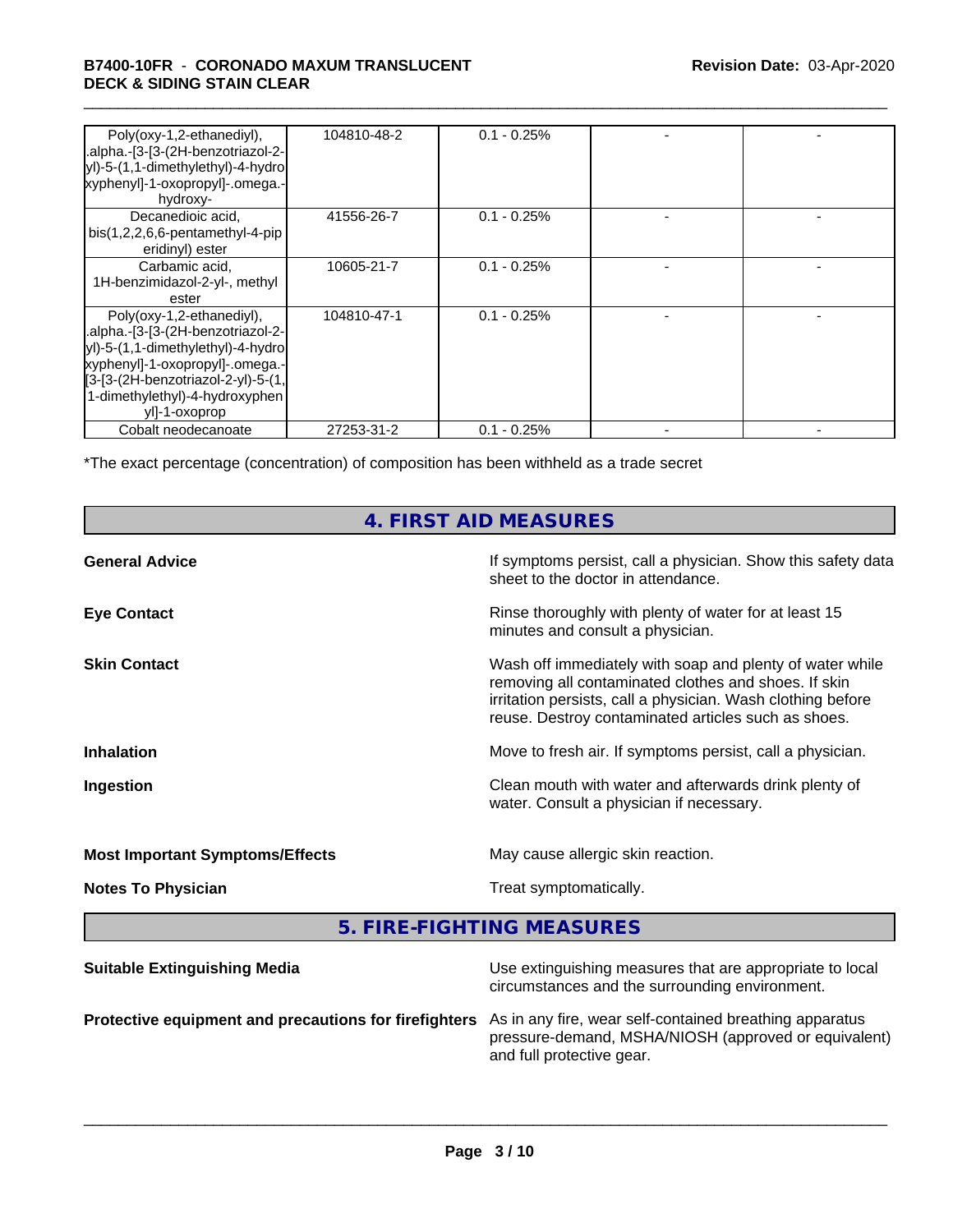| <b>Specific Hazards Arising From The Chemical</b>                                | extreme heat.                                      | Closed containers may rupture if exposed to fire or |  |  |
|----------------------------------------------------------------------------------|----------------------------------------------------|-----------------------------------------------------|--|--|
| <b>Sensitivity to mechanical impact</b>                                          | No                                                 |                                                     |  |  |
| Sensitivity to static discharge                                                  | No                                                 |                                                     |  |  |
| <b>Flash Point Data</b><br>Flash point (°F)<br>Flash Point (°C)<br><b>Method</b> | Not applicable<br>Not applicable<br>Not applicable |                                                     |  |  |
| <b>Flammability Limits In Air</b>                                                |                                                    |                                                     |  |  |
| Lower flammability limit:<br><b>Upper flammability limit:</b>                    | Not applicable<br>Not applicable                   |                                                     |  |  |
| <b>NFPA</b><br>Health: 2                                                         | <b>Flammability: 0</b><br><b>Instability: 0</b>    | <b>Special: Not Applicable</b>                      |  |  |
| <b>NFPA Legend</b><br>0 - Not Hazardous                                          |                                                    |                                                     |  |  |

- 
- 1 Slightly
- 2 Moderate
- 3 High
- 4 Severe

*The ratings assigned are only suggested ratings, the contractor/employer has ultimate responsibilities for NFPA ratings where this system is used.*

*Additional information regarding the NFPA rating system is available from the National Fire Protection Agency (NFPA) at www.nfpa.org.*

# **6. ACCIDENTAL RELEASE MEASURES**

| <b>Personal Precautions</b>      | Avoid contact with skin, eyes and clothing. Ensure<br>adequate ventilation.                          |  |
|----------------------------------|------------------------------------------------------------------------------------------------------|--|
| <b>Other Information</b>         | Prevent further leakage or spillage if safe to do so.                                                |  |
| <b>Environmental precautions</b> | See Section 12 for additional Ecological Information.                                                |  |
| <b>Methods for Cleaning Up</b>   | Soak up with inert absorbent material. Sweep up and<br>shovel into suitable containers for disposal. |  |

#### **7. HANDLING AND STORAGE**

| <b>Handling</b>               | Avoid contact with skin, eyes and clothing. Avoid breathing<br>vapors, spray mists or sanding dust. In case of insufficient<br>ventilation, wear suitable respiratory equipment. |
|-------------------------------|----------------------------------------------------------------------------------------------------------------------------------------------------------------------------------|
| <b>Storage</b>                | Keep container tightly closed. Keep out of the reach of<br>children.                                                                                                             |
| <b>Incompatible Materials</b> | No information available                                                                                                                                                         |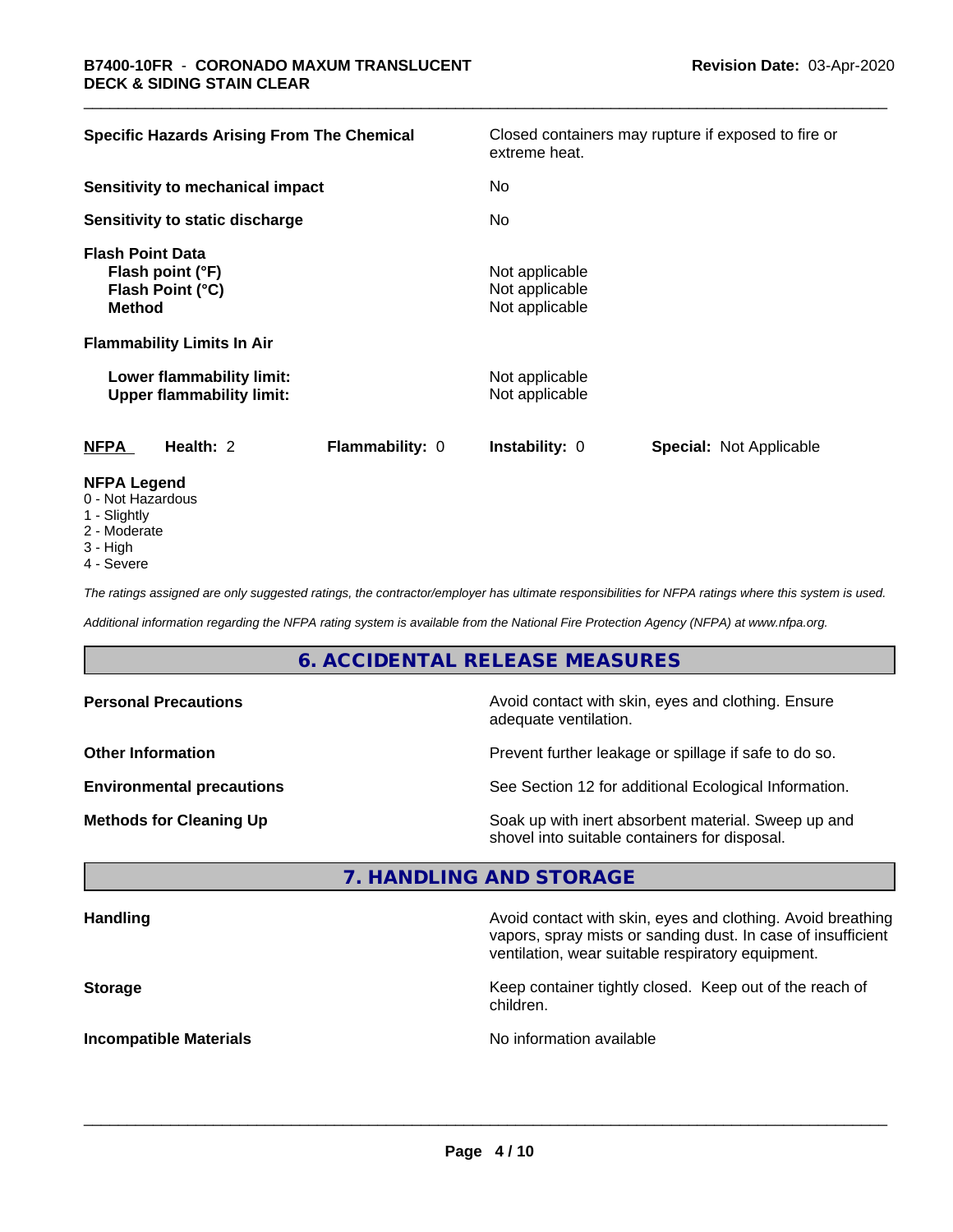## **8. EXPOSURE CONTROLS/PERSONAL PROTECTION**

#### **Exposure Limits**

| <b>Chemical name</b> | <b>ACGIH TLV</b> | Alberta | <b>British Columbia</b> | Ontario                        | Quebec |
|----------------------|------------------|---------|-------------------------|--------------------------------|--------|
| Propylene glycol     | N/E              | N/E     | N/E                     | 10 mg/m $3$ - TWA              | N/E    |
|                      |                  |         |                         | 50 ppm - TWA                   |        |
|                      |                  |         |                         | TWA<br>155 mg/m <sup>3</sup> - |        |

#### **Legend**

ACGIH - American Conference of Governmental Industrial Hygienists Alberta - Alberta Occupational Exposure Limits British Columbia - British Columbia Occupational Exposure Limits Ontario - Ontario Occupational Exposure Limits Quebec - Quebec Occupational Exposure Limits N/E - Not established

#### **Personal Protective Equipment**

**Engineering Measures Ensure** Ensure adequate ventilation, especially in confined areas.

**Eye/Face Protection Safety glasses with side-shields.** 

**Skin Protection Protection Protective gloves and impervious clothing. Respiratory Protection Exercise 2018** Use only with adequate ventilation. In operations where exposure limits are exceeded, use a NIOSH approved respirator that has been selected by a technically qualified person for the specific work conditions. When spraying the product or applying in confined areas, wear a NIOSH approved respirator specified for paint spray or organic vapors.

**Hygiene Measures Avoid contact with skin, eyes and clothing. Remove and Avoid contact with skin, eyes and clothing. Remove and Avoid contact with skin, eyes and clothing. Remove and** wash contaminated clothing before re-use. Wash thoroughly after handling.

#### **9. PHYSICAL AND CHEMICAL PROPERTIES**

| Appearance                        | liquid                   |
|-----------------------------------|--------------------------|
| Odor                              | little or no odor        |
| <b>Odor Threshold</b>             | No information available |
| Density (Ibs/gal)                 | $8.55 - 8.65$            |
| <b>Specific Gravity</b>           | $1.02 - 1.04$            |
| рH                                | No information available |
| <b>Viscosity (cps)</b>            | No information available |
| Solubility(ies)                   | No information available |
| <b>Water solubility</b>           | No information available |
| <b>Evaporation Rate</b>           | No information available |
| Vapor pressure                    | No information available |
| Vapor density                     | No information available |
| Wt. % Solids                      | $20 - 30$                |
| Vol. % Solids                     | 15 - 25                  |
| Wt. % Volatiles                   | $70 - 80$                |
| Vol. % Volatiles                  | $75 - 85$                |
| <b>VOC Regulatory Limit (g/L)</b> | $<$ 250                  |
| <b>Boiling Point (°F)</b>         | 212                      |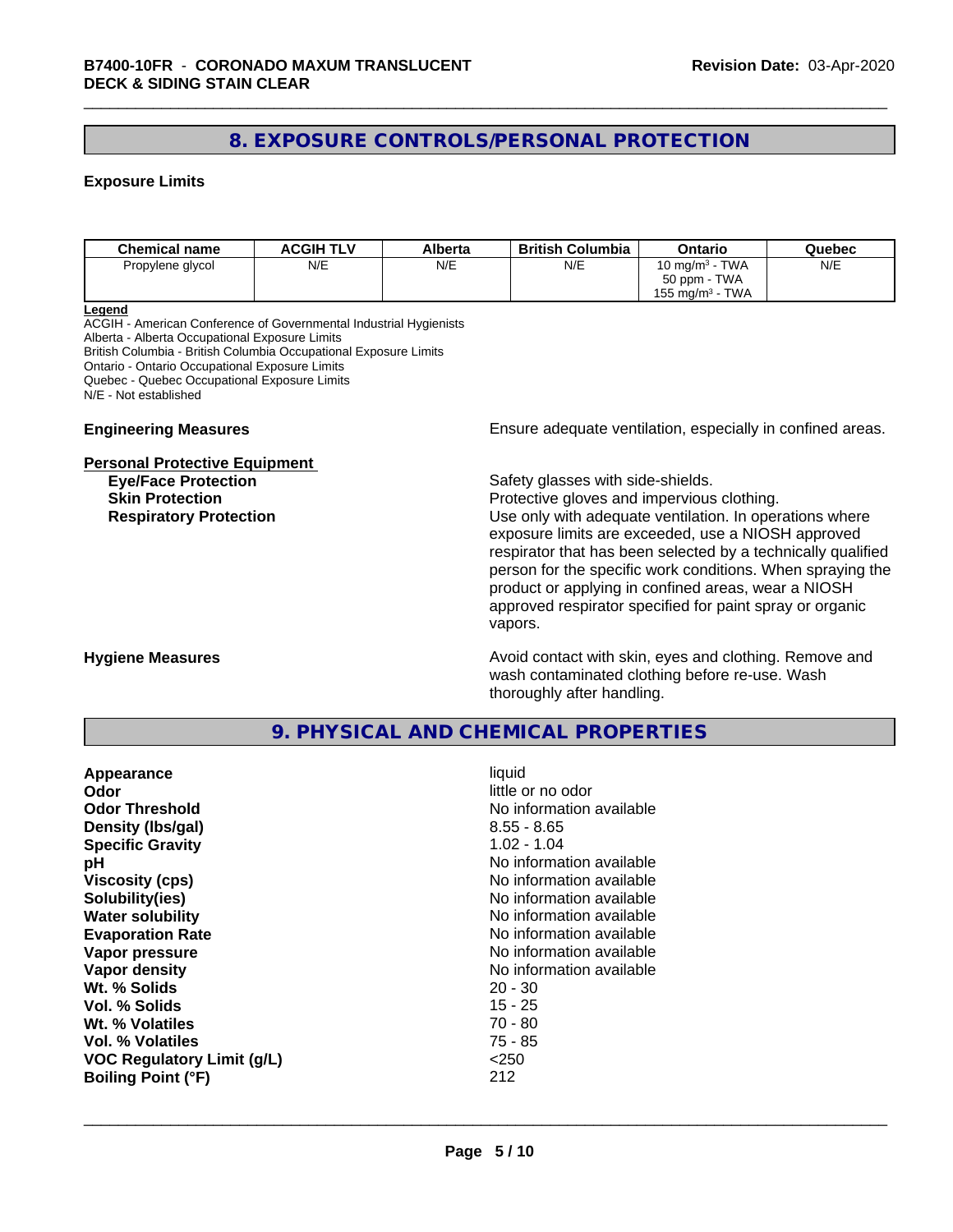**Boiling Point (°C)** 100<br> **Preezing point (°F)** 100<br>
22 **Freezing point (°F) Freezing Point (°C)** 0 **Flash point (°F)**<br> **Flash Point (°C)**<br> **Flash Point (°C)**<br> **C Flash Point (°C) Method** Not applicable **Flammability (solid, gas)**<br> **Commability limit:**<br>
Upper flammability limit:<br>
Not applicable **Upper flammability limit:**<br> **Lower flammability limit:** Not applicable Not applicable **Lower flammability limit: Autoignition Temperature (°F)** No information available **Autoignition Temperature (°C)** No information available **Decomposition Temperature (°F)** No information available **Decomposition Temperature (°C)**<br> **Partition coefficient**<br> **Partition coefficient**<br> **No** information available **Revision Date:** 03-Apr-2020

**No information available** 

#### **10. STABILITY AND REACTIVITY**

**Hazardous Decomposition Products** None under normal use.

**Reactivity** Not Applicable

**Chemical Stability Stable under normal conditions.** 

**Conditions to avoid Prevent from freezing.** 

**Incompatible Materials No materials** No materials to be especially mentioned.

**Possibility of hazardous reactions** None under normal conditions of use.

## **11. TOXICOLOGICAL INFORMATION**

# **Product Information Information on likely routes of exposure Principal Routes of Exposure Exposure** Eye contact, skin contact and inhalation. **Acute Toxicity Product Information Information No information available Symptoms related to the physical,chemical and toxicological characteristics Symptoms** No information available **Delayed and immediate effects as well as chronic effects from short and long-term exposure Eye contact Exercise Solution** May cause slight irritation **Skin contact** Substance may cause slight skin irritation. Prolonged or repeated contact may dry skin and cause irritation. **Inhalation** May cause irritation of respiratory tract. **Ingestion Ingestion Ingestion Ingestion Ingestion Ingestion Ingestion Ingestion Ingestion Ingestion** vomiting and diarrhea. **Sensitization** May cause an allergic skin reaction.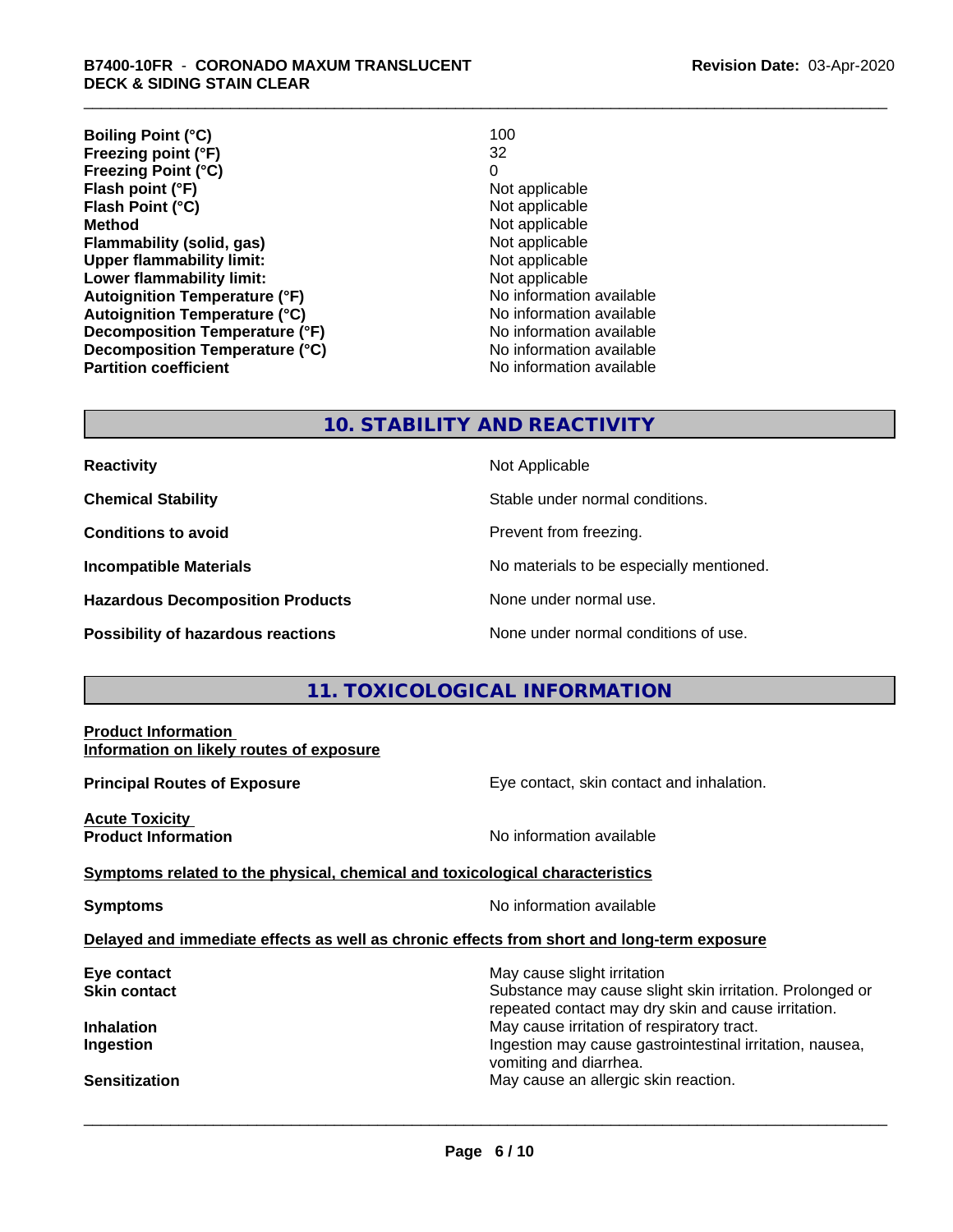| <b>Neurological Effects</b>     | No information available.                 |
|---------------------------------|-------------------------------------------|
| <b>Mutagenic Effects</b>        | Suspected of causing genetic defects.     |
| <b>Reproductive Effects</b>     | May damage fertility or the unborn child. |
| <b>Developmental Effects</b>    | No information available.                 |
| <b>Target organ effects</b>     | No information available.                 |
| <b>STOT - single exposure</b>   | No information available.                 |
| <b>STOT - repeated exposure</b> | No information available.                 |
| Other adverse effects           | No information available.                 |
| <b>Aspiration Hazard</b>        | No information available.                 |

#### **Numerical measures of toxicity**

#### **The following values are calculated based on chapter 3.1 of the GHS document**

| <b>ATEmix (oral)</b>   | 685645 mg/kg |
|------------------------|--------------|
| <b>ATEmix (dermal)</b> | 713071 mg/kg |

#### **Component Information**

| Chemical name                                                                           | Oral LD50                                    | Dermal LD50                                                        | Inhalation LC50 |
|-----------------------------------------------------------------------------------------|----------------------------------------------|--------------------------------------------------------------------|-----------------|
| Propylene glycol<br>57-55-6                                                             | $= 20$ g/kg (Rat)                            | $= 20800$ mg/kg (Rabbit)                                           |                 |
| Decanedioic acid,<br>  bis(1,2,2,6,6-pentamethyl-4-piperidi<br>nyl) ester<br>41556-26-7 | $= 2615$ mg/kg (Rat)                         |                                                                    |                 |
| Carbamic acid,<br>1H-benzimidazol-2-yl-, methyl ester  <br>10605-21-7                   | $>$ 5050 mg/kg (Rat)<br>$= 6400$ mg/kg (Rat) | $> 10000$ mg/kg (Rabbit) = 2 g/kg (<br>$Rat$ = 8500 mg/kg (Rabbit) |                 |
| Cobalt neodecanoate<br>27253-31-2                                                       |                                              | 2500 mg/kg                                                         |                 |

#### **Chronic Toxicity**

#### **Carcinogenicity**

*The information below indicateswhether each agency has listed any ingredient as a carcinogen:.*

| <b>Chemical name</b>     | IARC                            | <b>NTP</b>                   |
|--------------------------|---------------------------------|------------------------------|
|                          | Possible Human Carcinogen<br>2Β | Reasonably Anticipated Human |
| Cobalt<br>* neodecanoate |                                 | شarcinoαer                   |

• Cobalt and cobalt compounds are listed as possible human carcinogens by IARC (2B). However, there is inadequate evidence of the carcinogenicity of cobalt and cobalt compounds in humans.

#### **Legend**

IARC - International Agency for Research on Cancer NTP - National Toxicity Program OSHA - Occupational Safety & Health Administration

**12. ECOLOGICAL INFORMATION**

### **Ecotoxicity Effects**

The environmental impact of this product has not been fully investigated.

#### **Product Information**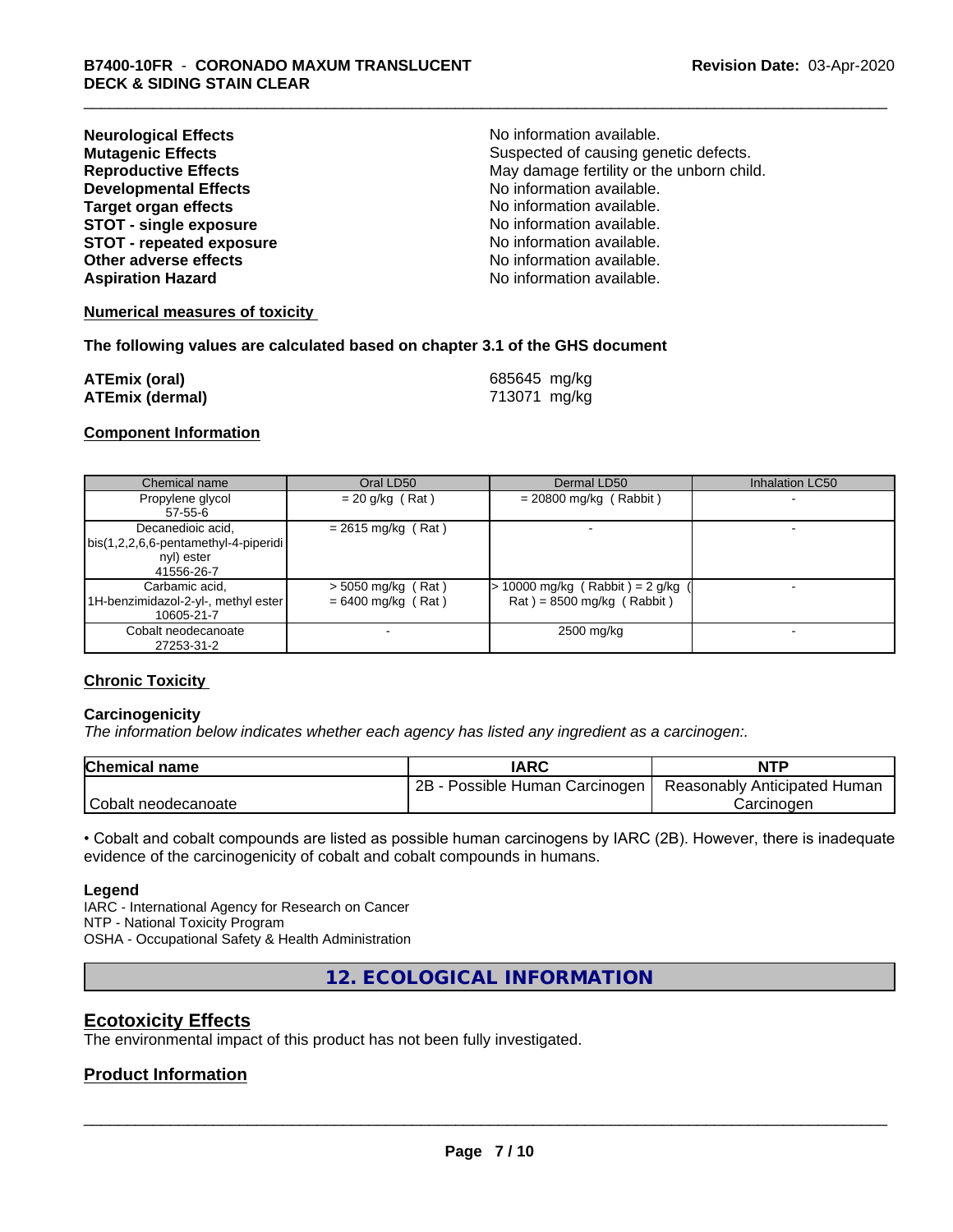#### **Acute Toxicity to Fish** No information available

# **Acute Toxicity to Aquatic Invertebrates**

No information available

#### **Acute Toxicity to Aquatic Plants**

No information available

#### **Persistence / Degradability**

No information available.

#### **Bioaccumulation**

There is no data for this product.

#### **Mobility in Environmental Media**

No information available.

#### **Ozone**

No information available

#### **Component Information**

#### **Acute Toxicity to Fish**

Propylene glycol LC50: 710 mg/L (Fathead Minnow - 96 hr.) Carbamic acid, 1H-benzimidazol-2-yl-, methyl ester LC50: 1.5 mg/L (Rainbow Trout - 96 hr.)

#### **Acute Toxicity to Aquatic Invertebrates**

Propylene glycol EC50: > 10000 mg/L (Daphnia magna - 24 hr.) Carbamic acid, 1H-benzimidazol-2-yl-, methyl ester LC50: 0.22 mg/L (water flea - 48 hr.)

#### **Acute Toxicity to Aquatic Plants**

No information available

**13. DISPOSAL CONSIDERATIONS**

**Waste Disposal Method Dispose of in accordance with federal, state, provincial,** and local regulations. Local requirements may vary, consult your sanitation department or state-designated environmental protection agency for more disposal options.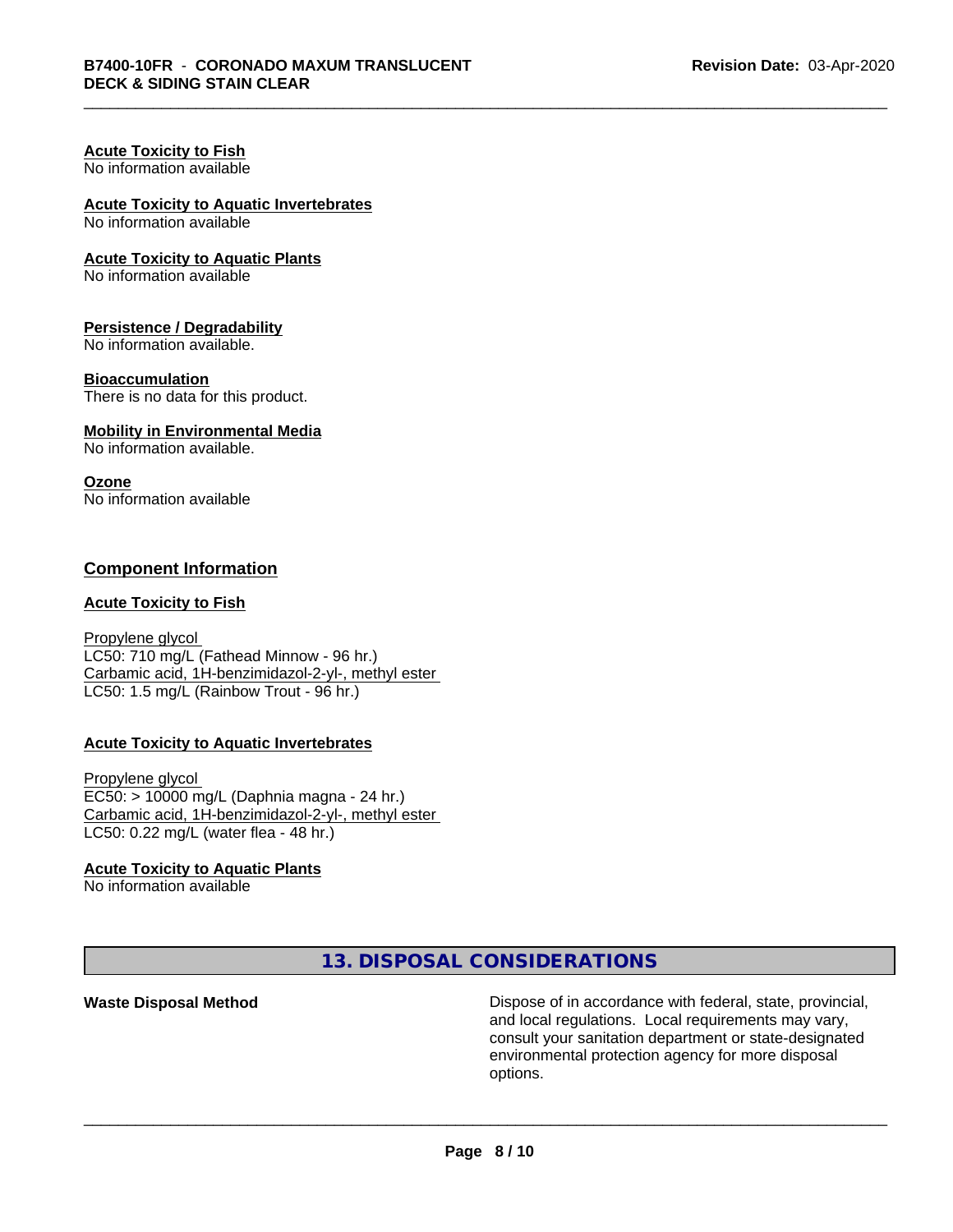#### **14. TRANSPORT INFORMATION**

**TDG** Not regulated

**ICAO / IATA** Not regulated

**IMDG / IMO** Not regulated

## **15. REGULATORY INFORMATION**

#### **International Inventories**

| <b>TSCA: United States</b> | Yes - All components are listed or exempt. |
|----------------------------|--------------------------------------------|
| DSL: Canada                | Yes - All components are listed or exempt. |

#### **National Pollutant Release Inventory (NPRI)**

#### **NPRI Parts 1- 4**

This product contains the following Parts 1-4 NPRI chemicals:

*None*

#### **NPRI Part 5**

This product contains the following NPRI Part 5 Chemicals:

*None*

#### **WHMIS Regulatory Status**

This product has been classified in accordance with the hazard criteria of the Hazardous Products Regulations (HPR) and the SDS contains all the information required by the HPR.

**16. OTHER INFORMATION**

**HMIS** - **Health:** 2\* **Flammability:** 0 **Reactivity:** 0 **PPE:** -

#### **HMIS Legend**

- 0 Minimal Hazard
- 1 Slight Hazard
- 2 Moderate Hazard
- 3 Serious Hazard
- 4 Severe Hazard
- \* Chronic Hazard

X - Consult your supervisor or S.O.P. for "Special" handling instructions.

*Note: The PPE rating has intentionally been left blank. Choose appropriate PPE that will protect employees from the hazards the material will present under the actual normal conditions of use.*